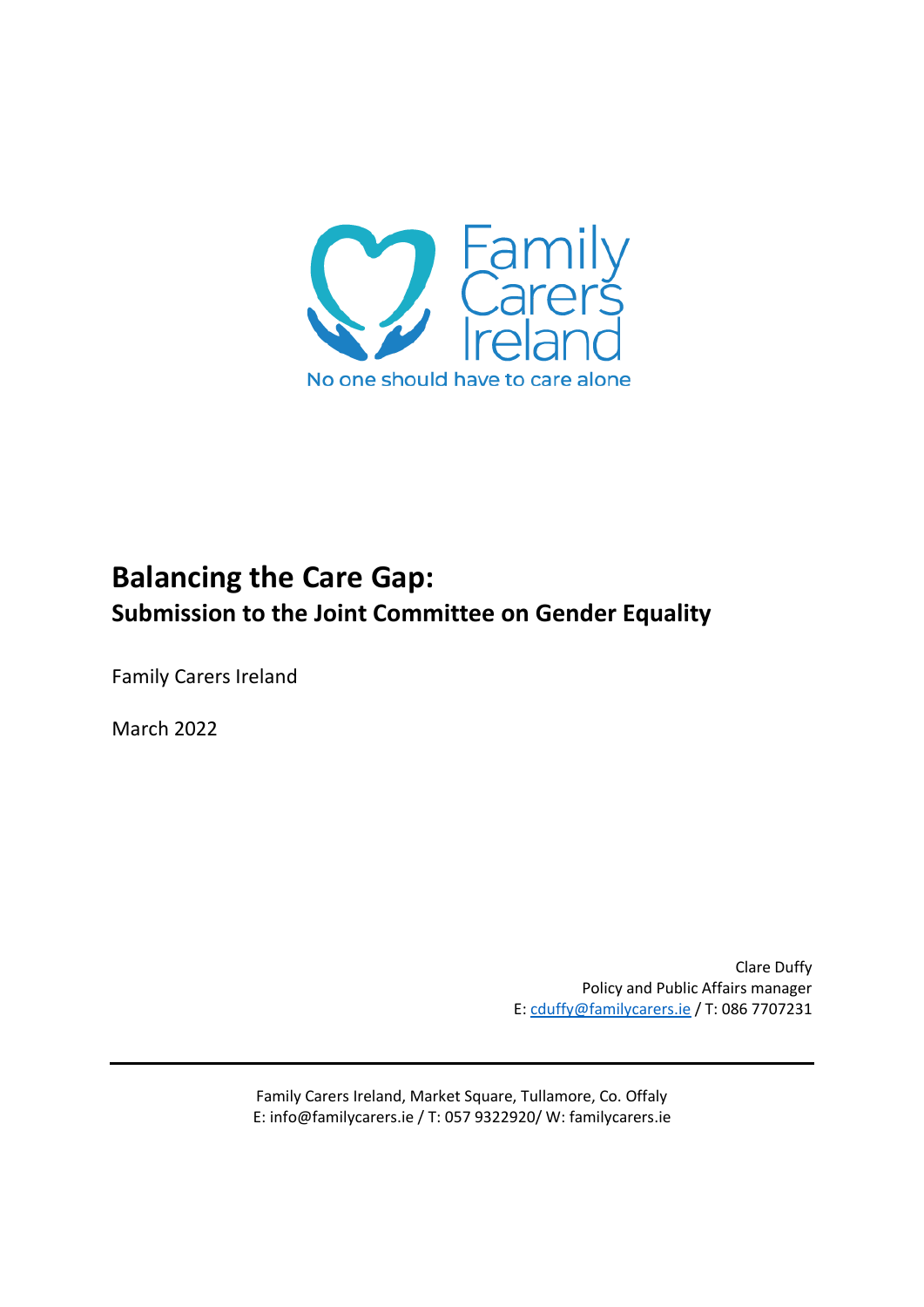#### **Summary of key points:**

- *(i)* The report of the Citizen's Assembly demonstrates not only the immense contribution of carers across Ireland, but also the gendered nature of care. While we have seen some advances in recent years, we have not yet seen adequate measures to rebalance the gendered nature of care, or for care work to be better recognised, valued and supported for both male and female carers.
- (ii) *Family Carers Ireland* welcomes the recommendation of the Citizens Assembly to replace Article 41.2 with wording that is not gender specific and obliges the State to take reasonable measures to support care within the home. The reform of Article 41.2 is not only an opportunity to remove an archaic reference to a woman's place in the home, but is also a means of introducing long-overdue recognition of the contribution and public good realised by family carers, both men and women.
- (iii) *Family Carers Ireland* recommends that the rewording of Article 41.2 be used as an opportunity to define in the Constitution where the ultimate responsibility for care should lie. We also believe that in its obligation to support family carers the State include within the statutory home support scheme a right to a minimum 20 days per year of respite and the right to a Family Carer Needs Assessment.
- (iv) *Family Carers Ireland* acknowledges the practical challenges involved in the rewording of Article 41.2, not least of which is the need to balance a meaningful recognition of care work against the possible implications on exchequer funding. Rather than propose wording we believe the re-worded Article should enshrine explicit recognition of the value of unpaid care provided by both men and women; recognition of the range of caring relationships and family types; obliges the State to support those providing unpaid care and to respect a person's right to balance care with paid employment.
- (v) More proactive efforts are needed to promote employment and attract workers to the homecare sector. This includes calls for domestic or care work to be included as an eligible category in the issuing of work permits; an equal approach to the terms and conditions, including pay and travel for all home care workers and more flexibility within the social welfare system to support casual work.
- (vi) While welcome, the changes to the Carer's Allowance income and capital disregards announced in Budget 2022 do not go far enough to extend the protection of the scheme to all fulltime family carers who warrant financial support. We believe the time has come to reconsider the classification of Carer's Allowance as a social assistance payment and the subsequent restrictions this imposes on family carers.
- (vii) We welcome the recommendations made by the Commission on Pensions which reflect the proposals submitted by *Family Carers Ireland* to the Commission both in written and oral form in February and March 2021. We understand that a decision on whether these recommendations will be accepted by Government is due by the end of March 2022 and we seek the Committee's support in bringing them to fruition.
- (viii) It's deeply concerning that family carers have no entitlement to any time away from their caring role and that rather than increase over recent years, respite provision has actually fallen. We welcome Governments the €10m secured in 2021 towards respite, however, the amount sought does not address the latent unmet need for respite which the Department of Health's *Capacity Review to 2032* suggests requires an investment of €16 to €20m annually.
- (ix) Finally, a number of important channels, not named in the report of the Citizen's Assembly, may prove useful in helping to achieve some of the Assembly's recommendations, including a refreshed National Carer's Strategy, EU Directive on Work-Life Balance for Parents and Carers, the Commission on Care and the Assisted Decision-making (Capacity) At 2015 due to be commenced in June 2022.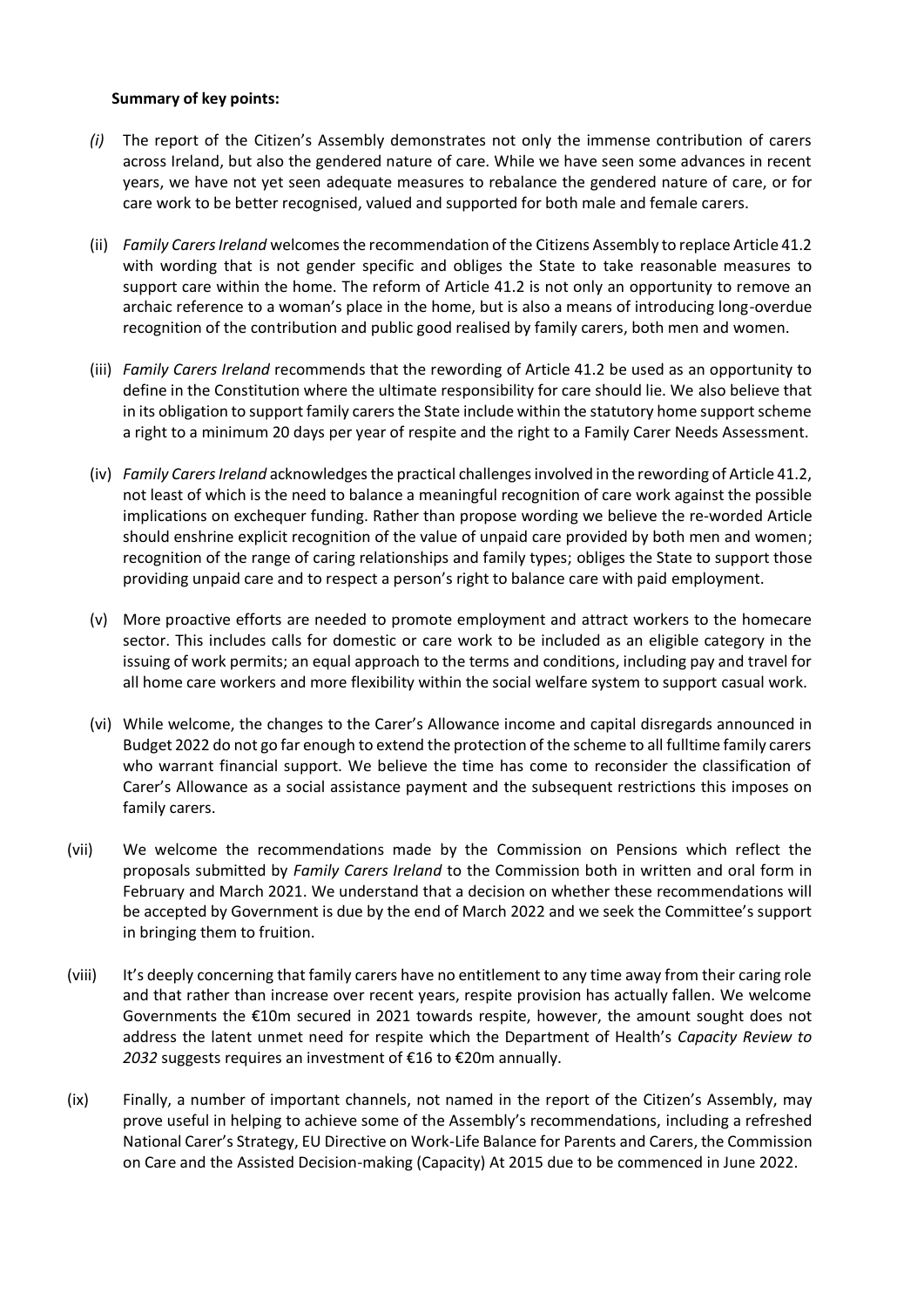#### **Introduction**

*Family Carers Ireland* welcomes the opportunity to submit our views to the Joint Committee on Gender Equality as part of the Committee's examination of the recommendations made by the Citizens' Assembly. The report of the Citizen's Assembly demonstrates not only the immense contribution of unpaid carers across Ireland, but also the gendered nature of care. While we have seen some advances in supports for carers over recent years, we have not yet seen adequate measures to rebalance the gendered nature of care work, or for care work to be better recognised, valued and supported for both male and female carers. This submission focuses on one of the three constitutional recommendations made by the Citizens Assembly, namely the rewording of Article 41.2 as an opportunity to recognise care within the home and wider community as a critical public good. The submission goes on to provide a brief overview of *Family Carers Ireland's* position in relation to four of the Assembly's recommendations relating to care and concludes by identifying a number of important policy frameworks, not named in the report of the Citizen's Assembly, but which may prove to be a useful channel through which to achieve some of the Assembly's recommendations.

#### *Gendered nature of care*

Almost 13% of Irish people (approximately 500,000) aged over 15 years provide care in the home<sup>1</sup> and in doing so *Family Carers Ireland* estimate save the State some €20bn in avoided health and social care costs each year<sup>2</sup>. The majority of carers in Ireland are women (61%); over half of all carers (52.7%) are between the ages of 40 and 59, with the age group 50-54 accounting for almost 15 per cent of carers. Approximately half of all carers (53%) also juggle their caring responsibilities with paid employment<sup>3</sup>.

Across the three care-related social protection schemes the vast majority of recipients are women, ranging from 77 per cent of claimants receiving Carer's Allowance to 83 per cent of those on Carer's Benefit. This is at odds with Census figures which show just under 40 percent of carers are men. This leads to the assumption that while a significant number of men identify as a family carer, the bulk of fulltime caring work is undertaken by women.

| <b>Scheme</b>           | Total   | Men    | Women        |
|-------------------------|---------|--------|--------------|
| <b>Carers Benefit</b>   | 3,514   | 593    | 2,921 (83%)  |
| <b>Carers Allowance</b> | 90,934  | 20,795 | 70,139 (77%) |
| Carers Support Grant    | 115.381 | 22,543 | 92,838 (80%) |

#### *Carers in receipt of Social Welfare*

*Figures are at end of January 2022*

According to the latest EU Gender Equality Index, not only do female carers outnumber men, care is also provided in gendered ways<sup>4</sup>. Women provide more demanding and intensive forms of daily caring than men, such as bathing and dressing, care with incontinence and walking, and with complex tasks including dressing changes, assistance with medical equipment and the administration of prescription medication. Men's contribution, on the other hand, is much more likely to be concentrated in care management or household maintenance, shopping or transportation<sup>5</sup>. The Gender Equality Index shows that the unequal distribution of care and domestic responsibilities between women and men remains among the most problematic areas in the EU in terms of gender equality

A 2019 study '*Caring and Unpaid Work in Ireland'* undertaken by the ESRI and the IHREC also found evidence of the highly gendered nature of caring<sup>6</sup>. The study, which used European Quality of Life Survey data between 2002 and 2016, found that:

1

<sup>1</sup> CSO Irish Health Survey 2019.

<sup>&</sup>lt;sup>2</sup> Estimate calculated by applying the 38.7 average weekly hours of care identified in Census 2016 and an hourly replacement value of €20.

<sup>3</sup> Census of Population 2016

<sup>4</sup> European Institute for Gender Equality, 2020.

<sup>5</sup> file:///C:/Users/Clare%20Duffy/Downloads/Eurocarers-Gender-dimension-of-infomal-care%20(1).pdf

<sup>6</sup> Russell, H., Grotti, R., McGinnity, F. & Privalko, I. (2019). Caring and Unpaid Work in Ireland. Dublin: ESRI.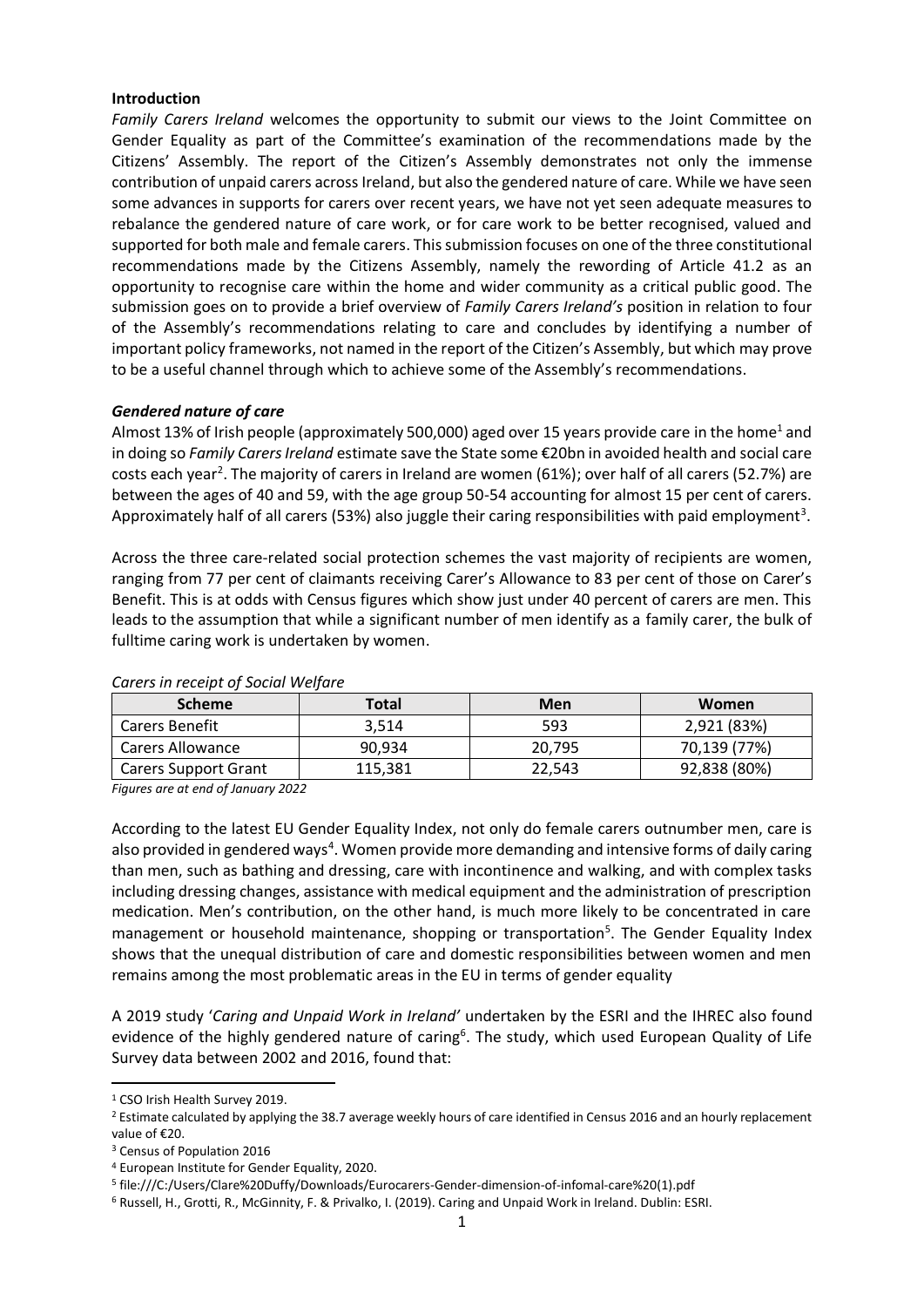- there is a significant and persistent imbalance between men and women with regard to caring. 45% of women and 29% of men provide care for others on a daily basis and on average women spend double the time of men on caring. This substantial gender gap persists even among men and women doing the same amount of paid work.
- the majority (55%) of those providing unpaid care juggle their caring responsibilities with paid employment.
- between 2007 and 2011 the time spent caring by men rose, but this returned to 2007 levels in 2016, suggesting this was a response to the economic shock of the recession rather than an underlying shift in behaviour.
- Ireland has the third highest weekly hours of unpaid work for both men and women across the EU, reflecting the relatively low State involvement in support for caring. This places Ireland more in line with Southern and Eastern European Countries, rather than Scandinavian and Western EU States.

The report suggests a number of policy implications including the need for changes in policies that reconcile care and employment; the introduction of measures to encourage greater male participation in care and the need to address the clear connection between caring responsibilities in the home and gender inequality in the labour market. Without greater equality in the provision of care in the home, greater gender equality in the labour market is unlikely. Therefore, a redistribution of care responsibilities between men and women, as well as between the family and the State, is critical to achieve gender equality.

#### **Article 41.2**

1

*Family Carers Ireland* welcomes the Assembly's recommendation that Article 41.2 of the Constitution be deleted and replaced with language that is not gender specific and obliges the State to take reasonable measures to support care within the home and wider community. The reform of Article 41.2 is not only an opportunity to remove a discriminatory reference to a woman's place in the home, but is also a means of introducing long-overdue recognition of the immense contribution and public good realised by family carers, both men and women. *Family Carers Ireland* make two important recommendations with regard to how this proposed change would be implemented:

# *(i) Constitutional responsibility for care*

The rewording of Article 41.2 offers a unique opportunity to define in the Constitution where the ultimate responsibility for care should lie. We believe that there would be overwhelming support in Ireland for a system which locates primary responsibility with the family with a secondary duty on the State to support this endeavour in specific ways (as well as acting as a provider of last resort where the family is unwilling or unable to meet the need)<sup>7</sup>. We believe that this would be the most sustainable approach in social and well as financial terms.

#### *(ii)Obligation on the State to support family cares*

We believe that people who take on significant caring responsibilities should have certainty that basic supports will be provided if required; that services will be in place to help them maintain their own health and wellbeing and that they will be able to work and have a life of their own alongside their caring role. We are encouraged by the deliberation of the Citizens Assembly members in relation to Article 41.2 and their ultimate decision to include wording that would impose stronger obligations on the State to support care within the home and community. This is timely given work underway in relation to the creation of a statutory home support scheme which will give adults of all ages an entitlement to home support where they are assessed as in need of support. *Family Carers Ireland* are calling for the legislation underpinning the statutory home support scheme to include two important provisions for family carers (i) a minimum annual entitlement to 20 days respite for fulltime family carers in line with the statutory leave afforded to paid employees and (ii) access to a Carer Needs

 $7$  The other two main options in Europe are (i) the state taking lead responsibility ahead of the family and (ii) the state refusing to accept any role in supporting the family in fulfilling their caring responsibilities.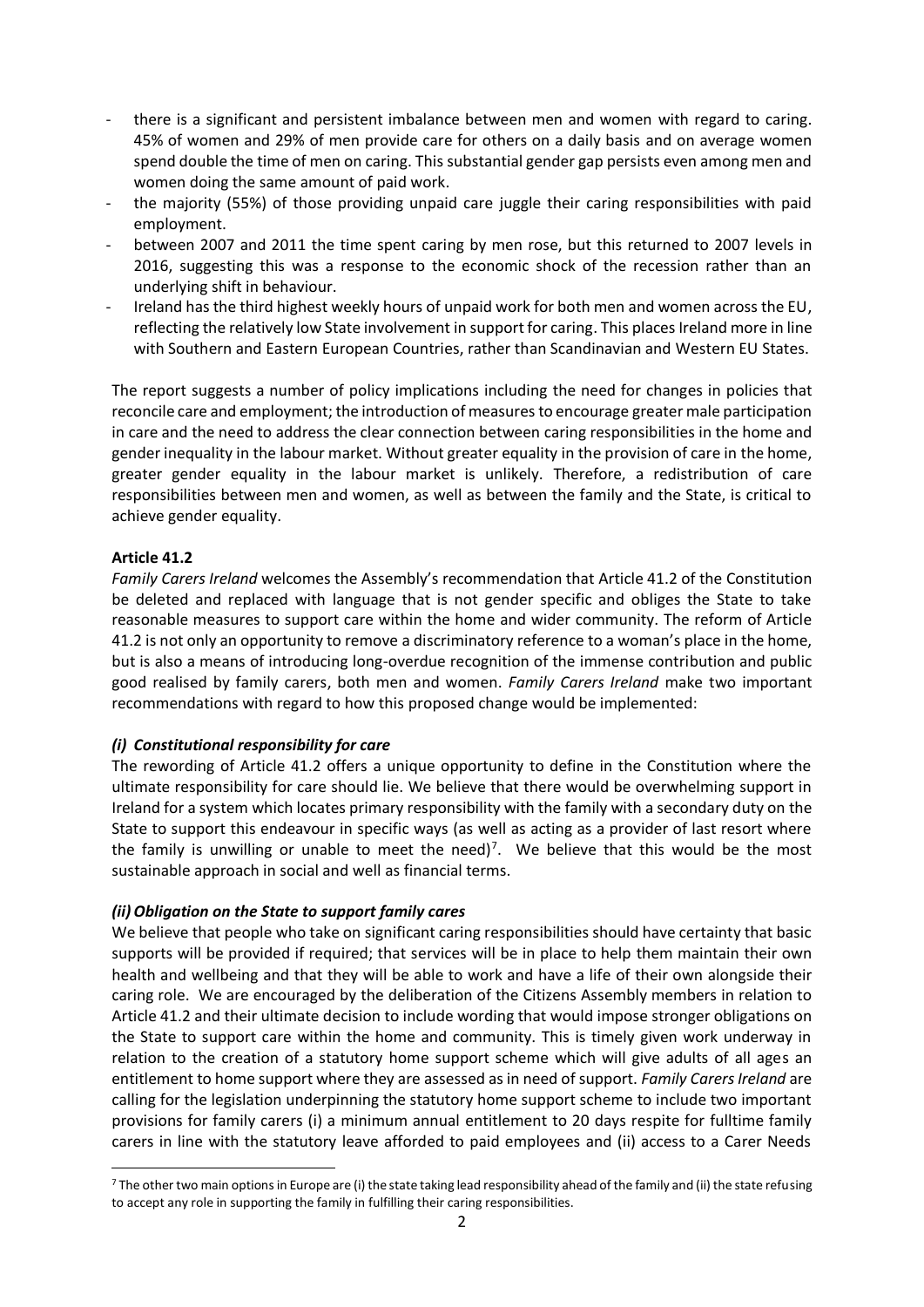Assessment which will enable carer advocates to support family carers to identify their needs and make positive changes in their lives.<sup>8</sup> Furthermore, as a mark of recognition for carers, we are calling for the publication of a fully-funded, refreshed National Carers Strategy as committed to in the PfG<sup>9</sup>.

# *General Principles*

*Family Carers Ireland* acknowledges the practical challenges involved in the rewording of Article 41.2, not least of which is the need to balance a meaningful recognition of care work against the possible implications on exchequer funding. At its simplest, the reworded Article could preserve the existing acknowledgment of the value of care in the home for the common good by substituting a more neutral term e.g. family/carers for the problematic reference to women. At this point however, rather than articulate proposed wording for Article 41.2 we set out below the general principles we believe the re-worded Article should enshrine:

- Explicit recognition of the value of unpaid care provided by both men and women in the home and wider community;
- Recognition of the range of caring relationships and family types;
- Recognition of care provided outside of the home and unpaid care work in the community more broadly, all of which are of significant benefit to the society as a whole;
- An obligation on the State to support those providing unpaid care, including practical supports such as homecare, housing, transport and financial supports.
- Respect a person's right to balance care with paid work and create and improve employment supports, work life balance policies and tax reliefs for caring households.
- Respect a person's right to cease caring

# **Recommendations on Care**

Seven of the 45 remaining recommendations put forward by the Citizen's Assembly relate specifically to family carers and reflect the priority issues that *Family Carers Ireland* has lobbied for over many years. We are heartened to see early progress in relation to a number of these recommendations, notably changes to the income disregard for Carers Allowance and initial work to address the longstanding pension anomaly affecting carers. However, much more needs to be done. The following section provides a brief overview of FCIs position in relation to the Assembly's recommendations on care. In order to respect the Committee's request to adhere to a six-page limit, we have focused on four of these recommendations.

**(i) Recommendation 4:** *Improve the terms and conditions of those in paid employment as carers (a) They should have a pay structure and benefits (including sick pay and pensions) that reward their level of skill and training, similar to those of teachers and nurses. (b) They should have a career structure, including access to training and professional registration, which enables them to progress in their chosen area.*

The quality of home care is more dependent on the quality of front-line care workers than any other factor. For this reason*, Family Carers Ireland* as an employer of homecare workers and an advocate acting on behalf of family carers is doubly concerned with quality of employment as fundamental to developing and sustaining a quality care system. There is currently a homecare crisis due to a severe shortage of homecare workers, caused in part by the poor terms and conditions that characterise the sector. The delivery of the statutory home support scheme is dependent on having access to a skilled pool of homecare workers available across the country. Even before the scheme is launched, the acute shortage of homecare workers is having a detrimental effect on the sector, with homecare providers

<sup>1</sup> 8 A Family Carers Need Assessment pilot is currently being undertaken by the HSE in CHO2. FCI use the Carer's Outcome Star – an internationally recognized outcomes-based tool for supporting and measuring change when working with carers.

<sup>&</sup>lt;sup>9</sup> FCI received assurances that the National Carers Strategy would be refreshed and published as a matter of priority in 2021,

however this has not materialized.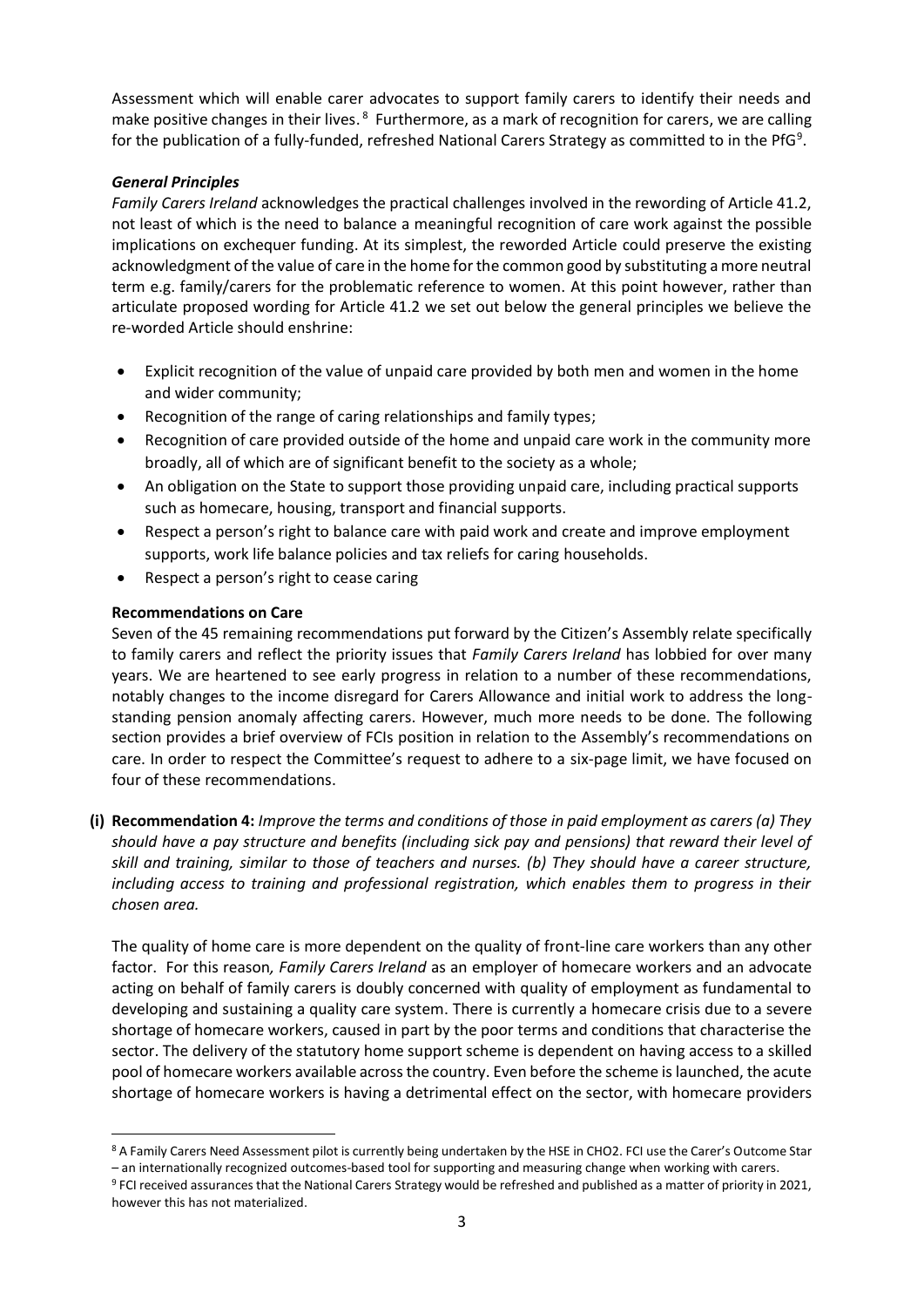frequently unable to deliver funded home support due to a lack of staff. This is not limited to rural communities, but is increasingly experienced in towns and cities. *Family Carers Ireland* is calling for proactive efforts to be made by Government to promote employment and attract workers to the sector. This has included a call for domestic or care work to be included as an eligible category in the issuing of work permits by the Department of Jobs, Enterprise and Innovation. Consideration is also needed with regard to:

- an equal approach to the terms and conditions, including pay and travel for all home care workers, including those employed by the HSE and non-statutory providers.
- recognition of the precarious nature of care work.
- the intersection between care work and social protection schemes, including anomalies relating to the 4 out of 7-day rule i.e. person can claim a partial Jobseekers if they work less than 3 days per week. However, a homecare worker who works one hour for four or five days per week cannot.
- the different skill levels required within the homecare workforce and the opportunity to reconfigure the delivery of support based on the complexity of a clients needs. Homecare workers could then be compensated based on skills levels and have a clear career pathway.
- the creation of a register of homecare workers.
- policies to promote gender balance and attract more male care workers to the sector.

**ii. Recommendation 5:** *Reform Carers' Allowance by: (a) Increasing the level of the income disregard. (b) Reimbursing the costs associated with caring. (c) Increasing the ceiling on the number of hours in paid work outside the home. (d) Providing access to State employment and training programmes.*

# - *Income and Capital Disregards for Carers Allowance*

For many years FCI has lobbied for an increase to the income and capital disregards applied to Carer's Allowance in line with average industrial earnings $^{10}$ . We therefore welcome the announcement in Budget 2022 that both disregards will increase from June 2022. While the changes will benefit some 45,000 carers currently on a reduced rate Carer's Allowance and many more who may now become eligible, it does not go far enough. Under the current means-testing regime, a carer who is part of a couple who has a total, gross household income of less than €37,500 will qualify for a full rate Carers Allowance. The amount of Carers Allowance payable is reduced up to €61,000 where the weekly amount is as little as €4. Under the new means-test, households with a gross income of less than €42,000 will be eligible for full rate Carers Allowance with eligibility for a reduced rate up to approximately €66,000. These are by no means well-off families after rent/mortgage, cost of living and costs of caring are factored in (see point below).

While FCI has taken a more cautious approach in calling for income disregards to be increased, many family carers feel strongly that the means-test for Carer's Allowance should be abolished, making the scheme available to anyone who provides fulltime care to a person who has satisfied a robust medical assessment. An alternative view held by some is that carers applying for Carer's Allowance, most often women, should be assessed on their individual means rather than that of their partner.

# - *Costs of Caring*

1

Because the assessment of means for Carer's Allowance is applied to gross rather than net income and does not consider mortgage repayments, dependent children, college fees, Fair Deal contributions, medical costs, etc., the assessment does not reflect the reality faced by many caring families. These families may appear relatively financially comfortable based on their gross income, but are struggling to make ends meet when living expenses and the cost of care are deducted. In a report due to be published over the coming weeks, the Vincentian Partnership for Social Justice calculates the costs of a Minimum Essential Standard of Living for a household caring for a child with a profound intellectual disability to be €752.49 per week. This is an additional €243.95 when compared to a twoparent household with an adolescent child without additional caring and disability needs. The report

<sup>10</sup> As committed to in Towards 2016.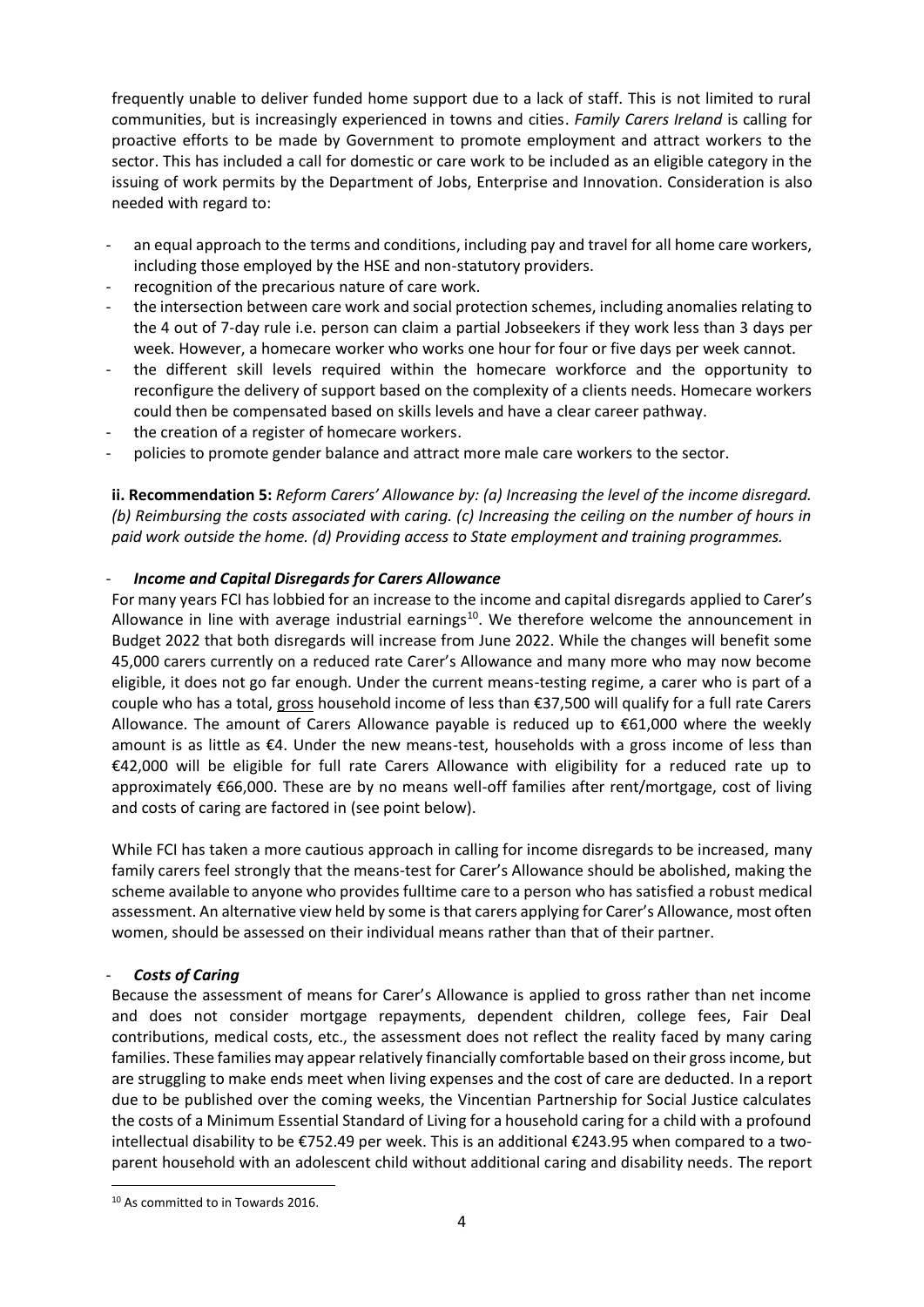goes on to show that even with the full range of financial carer supports provided, the income of lower income families is still inadequate to meet minimum needs.

#### - *Need for a review of Carer's Allowance*

The expectation that carers provide fulltime care  $-$  at least 35 hours each week to those medically assessed as in need of fulltime care - for just €16 more than basic social welfare rates is untenable. In fact, of the 91,000 carers receiving Carers Allowance, almost half receive a reduced rate due to other means, and are therefore likely to receive even less than the basic rate. Family Carers Ireland are calling for an overhaul of the Department's approach to family carers and a re-framing of carer income supports. Carer's Allowance is classified under legislation as a 'social assistance' payment characterised by the imposition of a means test and the application of the Habitual Residence Condition. While Family Carers Ireland accepts the logic of the categorisation of Carer's Allowance as a Social Assistance payment on the basis that it is neither PRSI based nor universal, it is increasingly clear that this classification does not recognise the uniqueness of family carers within the social welfare system and as such is hampering efforts to make the scheme accessible to genuine full-time carers who we believe should qualify.

#### - *18.5 hour ceiling*

Part-time work is critical in allowing carers to retain a foothold in the labour market while contributing to their social insurance record, protecting their future pension entitlement and protecting their mental health and wellbeing as well as providing essential household income. Under existing rules, a carer cannot work or study more than 18.5 hours per week if they receive Carers Allowance, Carers Benefit or the Carer Support Grant. This includes work or study that is carried out at home, or on a voluntary basis. Where a carer is found to have exceeded the 18.5 hour ceiling sanctions are applied, with the carer likely to lose their payment and issued with a repayment demand. Imposing a strict limit on the number of hours an unpaid carer can work or study, disproportionately affects women, who make up the vast majority of social welfare carer schemes. It locks them into long-term welfare dependency, contributes to pension disadvantage and reinforces the gender pay gap.

**iii. Recommendation 6:** The State should develop an individualised pension solution for carers to ensure they have an adequate income once they reach retirement age.

For many years *Family Carers Ireland* has lobbied for an equitable State Pension system that recognises rather than penalises family carers, and values their immense contribution in the same way we value social insurance 'contributions' paid through PRSI. We therefore welcome the PfG commitment to address the long-standing pension anomaly affecting long-term family carers, the majority of whom are women and the subsequent recommendations contained in the Report of the Commission on Pensions. These recommendations reflect the proposals submitted by *Family Carers Ireland* to the Commission on Pensions both in written and oral form in February and March 2021. We understand that a decision on whether these recommendations will be accepted by Government is due by the end of March 2022 and we seek the Committee's support in bringing them to fruition.

**iv. Recommendation 7:** Improve respite provision for carers by: (a) Increasing the level of the Carers' Support Grant in the next Budget and keeping it under review to ensure it keeps pace with other increases in social protection payments. (b) Providing adequate access to a range of respite services to meet individual needs.

#### - *Respite provision*

1

Respite has been identified as one of the most necessary and effective strategies to preserve and improve the well-being and quality of life of family carers.<sup>11</sup> It is therefore deeply concerning that family carers have no entitlement to any time away from their caring role and that rather than increase

<sup>&</sup>lt;sup>11</sup> Lund DA, Utz R, Caserta MS, Wright SD. Examining what caregivers do during respite time to make respite more effective. Journal of Applied Gerontology. 2009;28(1):109–131. doi: 10.1177/0733464808323448. [Google Scholar].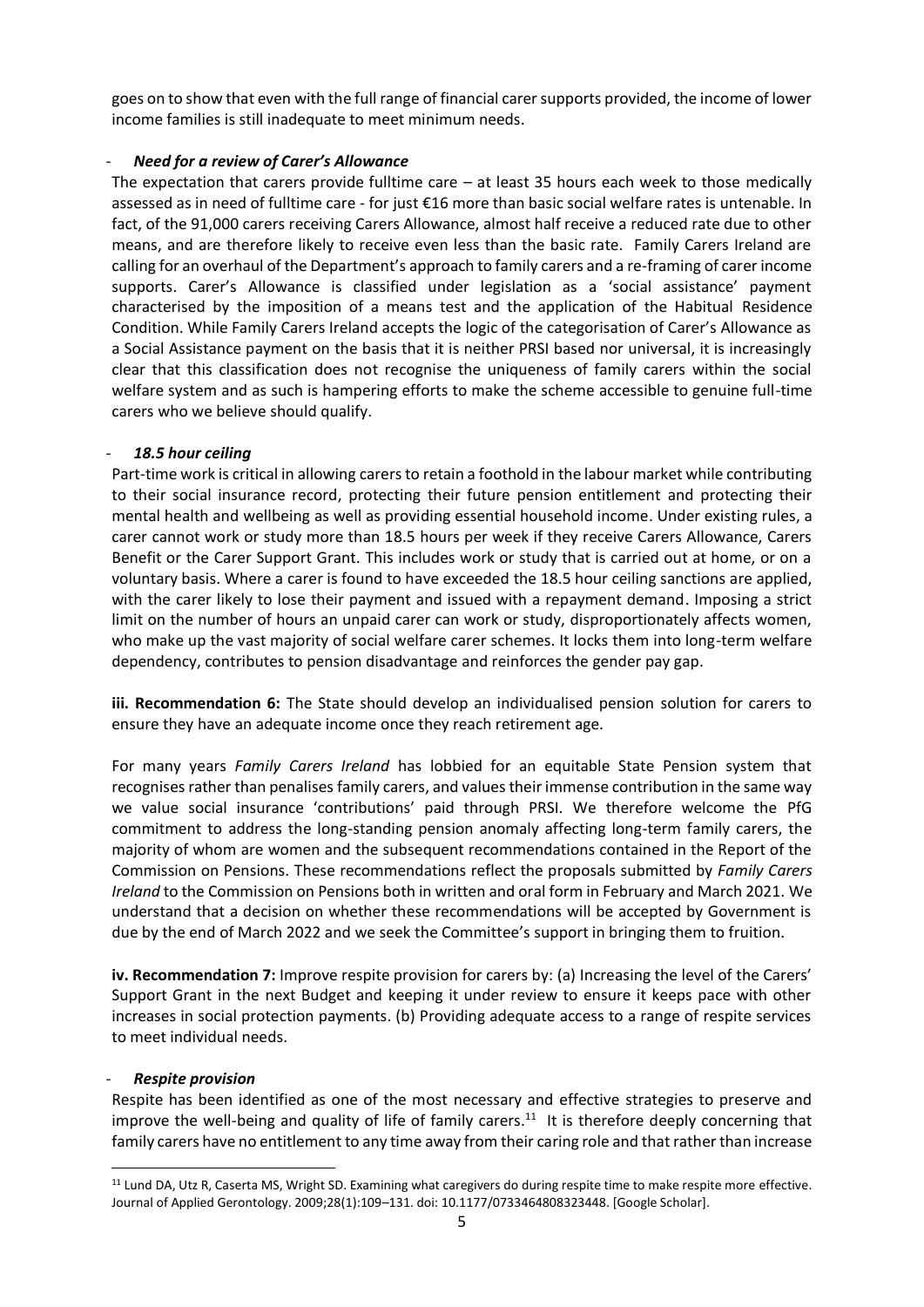over recent years, respite provision has actually fallen. Family carers and carer advocates scored Government progress in relation to the provision of respite as 'Regressive' in FCIs Family Carer Scorecard 2021.<sup>12</sup> *Family Carers Ireland* believes full-time family carers should have a right to at least 20 days respite each year, in line with the statutory entitlement afforded to other workers and are calling for this to be included in the statutory homecare scheme legislation. We are also calling for a national audit and mapping of respite provision to be undertaken to establish the availability of respite for children, adults and older people across the country. At present, due to the multiple use and rotation of residential beds (i.e. a 'bed in a residential centre can be used for multiple uses including short-term respite, rehabilitation, transitional care arrangements and longer-term residential stays) as well as the reduced capacity brought about due to the regulation of residential centres by HIQA, it is not known how many respite places or beds are available within the healthcare system.

*Family Carers Ireland* welcome the €10m investment towards respite care secured in 2021 however, the amount sought does not address the latent unmet need for respite. The Capacity Review to 2032 suggests that €16m to €20m is needed annually to meet the unmet need for respite in 2017 but with latent unmet need this is likely to be significantly higher.

# - *Increase the Carer's Support Grant*

The Carer's Support Grant is an annual payment of €1,850 made to fulltime family carers. It is not means-tested so is received by some 21,000 fulltime family carers who do not qualify for either Carer's Allowance due to the means-test or Carer's Benefit due to the PRSI requirement. For these carers, it is the only financial recognition from the State of the fulltime care they provide. Budget 2021 increased the value of the grant from €1,700 to €1,850. *Family Carers Ireland* unsuccessfully called for the grant to be increased to €2,000 in Budget 2022 and more recently made a public appeal to Government to increase the grant by €300 as part of their package of supports to offset the spiralling cost of living. An outstanding PfG commitment is to extend eligibility for the Carer's GP Visit Card to include carers in receipt of the Carers Support Grant, rather than limit it to only those in receipt of Carer's Allowance and Carer's Benefit as is currently the case.

**Channels through which to achieve some recommendations not named by the Citizen's Assembly:** A number of important channels exist through which some of the recommendations of the Citizen's Assembly could be achieved, however these were not noted in the Assembly's report, namely:

- **Refreshed National Carer's Strategy:** The actions contained within Ireland's first National Carers' Strategy, published in 2012 have been exhausted, however Government has renewed its committed to review and update the Strategy during the term of this Government (PfG, p.76). We urge the Committee to support our calls to have the Strategy published as a matter of priority.
- **EU Directive on Work Life Balance for Parents and Carers:** The EU Directive on Work Life Balance for Parents and Carers, due to be transposed into Irish law in August 2022, includes important provisions to support family carers in the workplace including the right to at least 5 days Carer's Leave each year and the right to request flexible working. We have called for the Directive to be interpreted as ambitiously as possible, including a minimum of 5 days 'paid' Carer's Leave and policies to encourage a more balanced sharing of care between male and female workers.
- **Commission on Care:** The pandemic has accelerated the need for a renewed focus on our health and social care systems, and has given us an opportunity to reassess the value we place on informal care – which is timely given the significant long-term care challenges that lie ahead. With between 80-90 per cent of care in the community provided by family and friends, it is imperative that the Commission on Care, as committed to in the PfG, is established and its terms of reference include an examination of the role, reliance and recognition of family carer's.

1

<sup>12</sup> https://familycarers.ie/media/2370/family-carers-ireland-family-carer-scorecard-2021.pdf